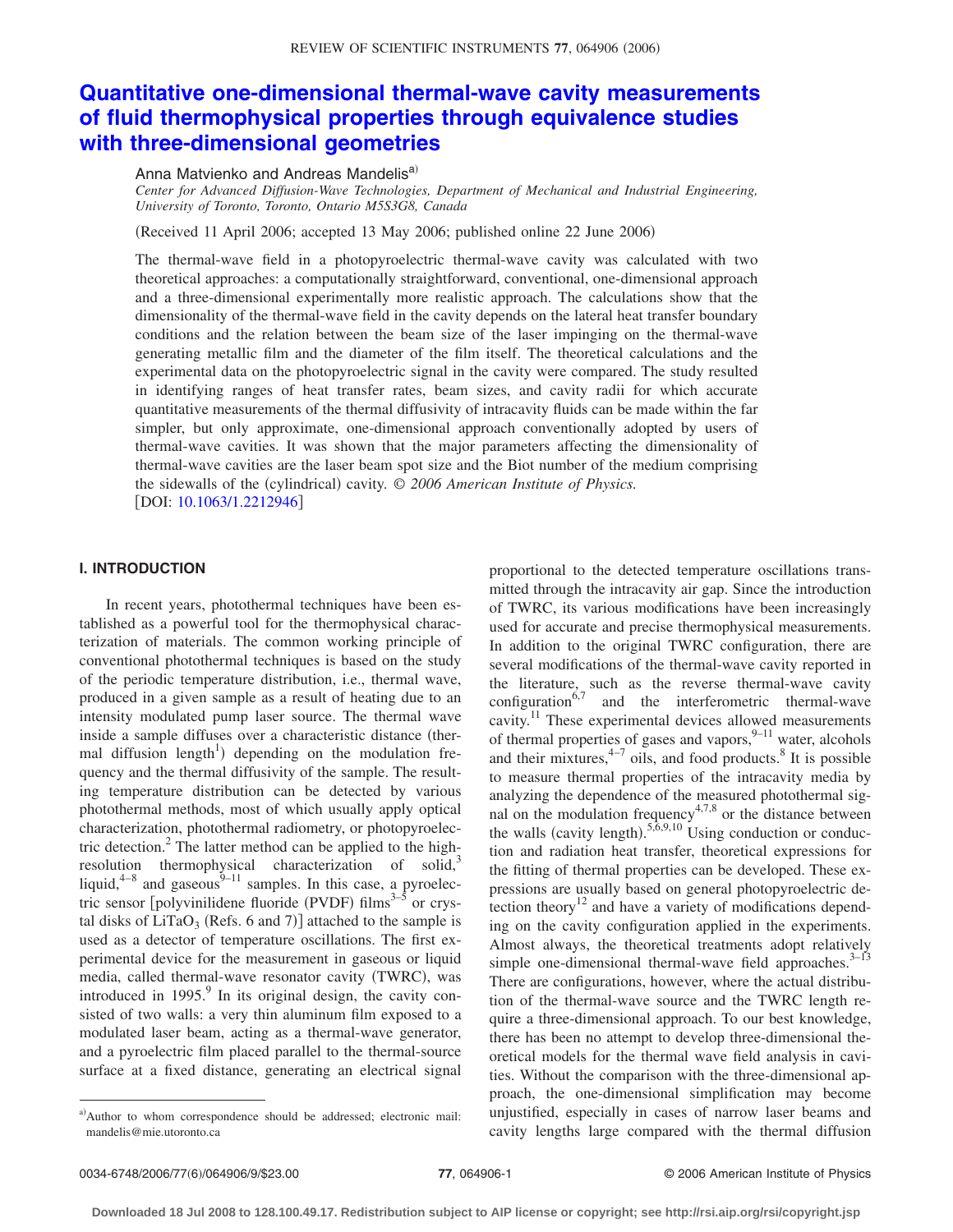

FIG. 1. Experimental setup: (a) schematic cross section; (b) actual sensor.

Aluminum film

length. The main goal of the present study is to develop a three-dimensional theoretical model for the temperature field of the conventional thermal-wave cavity configuration applied in our recent studies<sup>4,13</sup> and its comparison to signals obtained using one-dimensional theory. Besides the intrinsic value of this comparison for precise TWRC thermophysical measurements, the present study can be very useful for determining conditions under which the considerably simpler one-dimensional (1D) theoretical models of intracavity thermal-wave fields can be safely used for these measurements.

## **II. THERMAL-WAVE CAVITY CONFIGURATION**

A typical experimental TWRC setup<sup>4,13</sup> for liquids (Fig. 1) consists of the measurement cell, a diode laser (Coherent,  $\lambda = 809.6$  nm), a laser controller (Coherent, model 6060), and a lock-in amplifier (Stanford Research Systems SR830).

The design of the measurement cell involves fixed dimensions of the cavity length for obtaining reproducible measurements with various types of liquid solutions. The

laser beam was incident on the  $106$ - $\mu$ m-thick aluminum film which converted the modulated optical intensity to thermal waves propagating through the liquid sample. The intensity of the laser radiation was modulated using the internal oscillator of the lock-in amplifier. A pyroelectric film (Measurement Specialties, Inc., 52  $\mu$ m-thick Ni-Al PVDF film) detected the temperature oscillations and produced the output signal measured by the lock-in amplifier.

## **III. ONE-DIMENSIONAL THEORETICAL APPROACH**

The three-dimensional (3D) structure of the thermalwave cavity is shown in Fig.  $2(a)$ . It includes four adjacent layers of symmetrical cylindrical geometry. The threedimensional Gaussian laser beam of spot size *W* impinges on the aluminum film. The thermal-wave cavity scheme applied in one-dimensional theoretical analysis $4.13$  is presented in Fig. 2(b). The cavity consists of four layers: aluminum film  $(L<sub>s</sub>=0.106$  mm), water (or other liquid) layer  $(L<sub>w</sub>=0.6$  mm), pyroelectric film, PVDF,  $(L_p=0.052 \text{ mm})$ , and aluminum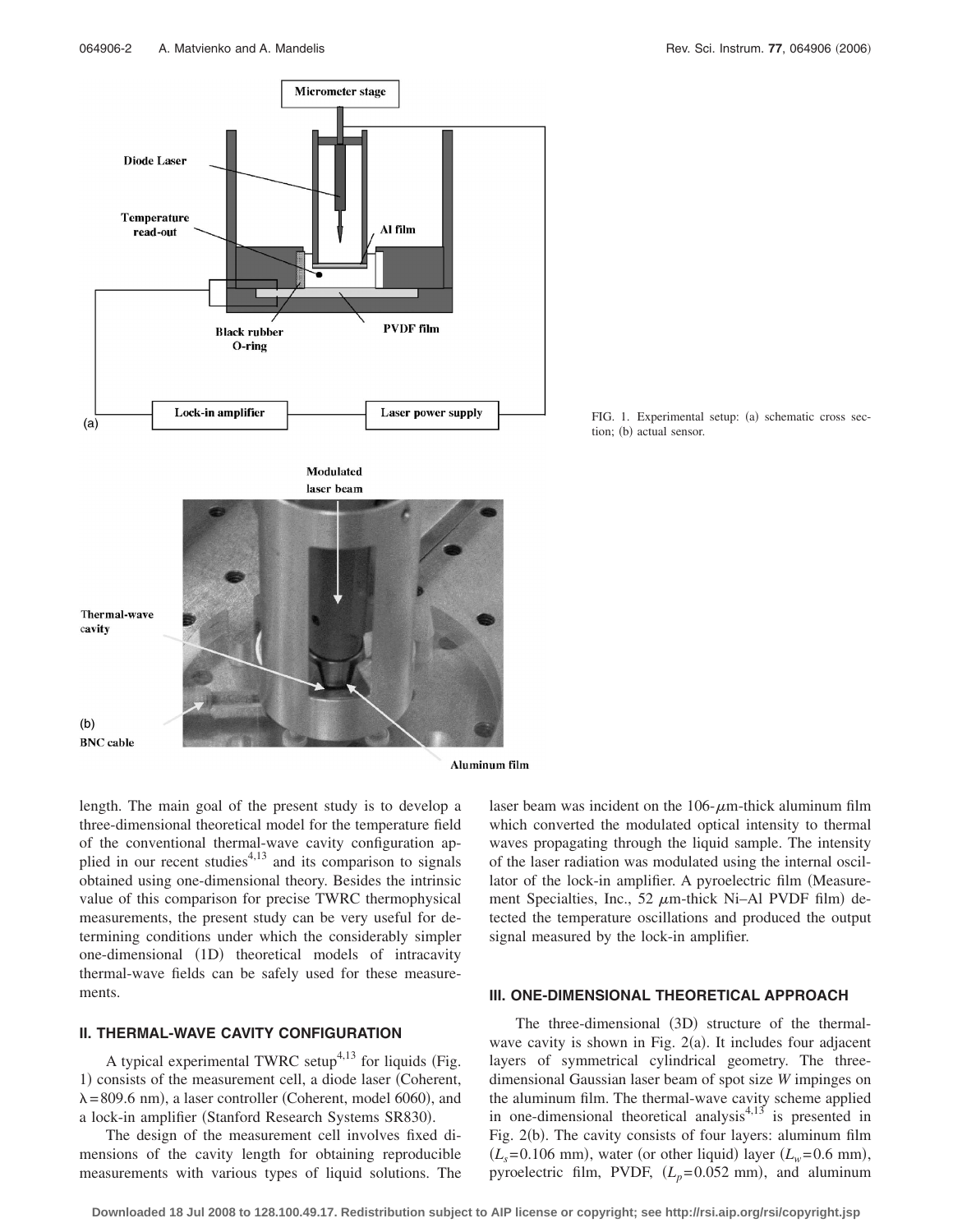

FIG. 2. Measurement cell: (a) Geometry of a cylindrical thermal-wave resonant cavity of finite radius irradiated by a Gaussian laser beam of spot size *W*; (b) one-dimensional scheme of the cavity.

backing support  $(L_t = 5 \text{ mm})$ . The thermal-wave equation for each layer of the system (Fig. 2) in the absence of a heat source can be written as

$$
\frac{d^2}{dx^2}T_n(x,\omega) - \sigma_n^2 T_n(x,\omega) = 0,
$$
  

$$
\sigma_n = (1+i)\sqrt{\pi f/\alpha_n},
$$
 (1)

where the parameter  $\sigma_n$  is the complex thermal-wave diffusion coefficient,<sup>1</sup> which includes the thermal diffusivity  $\alpha_n$  of the *n*th layer. The detailed solution of Eq. (1) with appropriate boundary conditions for the cavity filled with a liquid sample is derived in our previous study. $4$  In the developed one-dimensional four-layer theoretical model, $4$  conduction and radiation heat transfer inside the cavity (liquid layer) were considered. However, in order to simplify the task of the present work, we will only consider the low-frequency range of frequency scans (Fig. 3), where the radiation component is negligible compared with conduction<sup>4</sup> and the three-dimensional character of the intracavity thermal-wave



FIG. 3. Experimental and theoretical curves vs the square root of modulation frequency at the cavity length  $L=0.6$  mm using water as sample: (a) amplitude; (b) phase.

field is most likely to manifest itself. The purely conductive frequency range for water-filled TWRC extends up to  $4-5$  Hz, as deduced from Figs.  $3(a)$  and  $3(b)$ . Gas-filled cavities have not exhibited measurable radiation heat transfer.<sup>4</sup>

Taking into account the relation between the modulated temperature of the PVDF film and the measured signal: $3$ 

$$
V(\omega) = S(\omega) \frac{1}{L_p} \int_{L_p} T_p(x, \omega) dx,
$$
\n(2)

where  $S(\omega)$  is an instrumental transfer function factor, the simplified (conduction only) expression for the PVDF signal<sup>4</sup> thus becomes

$$
V(\omega) = \frac{S(\omega)(4I_0/k_p \sigma_p^2)e^{-L_s \sigma_s}e^{-L_w \sigma_w}(1 - e^{-L_p \sigma_p})(Y_{tp} + X_{tp}e^{-L_p \sigma_p})}{b_{wp}P_{tp}Q_{sw} + Q_{tp}P_{sw}},
$$
\n(3)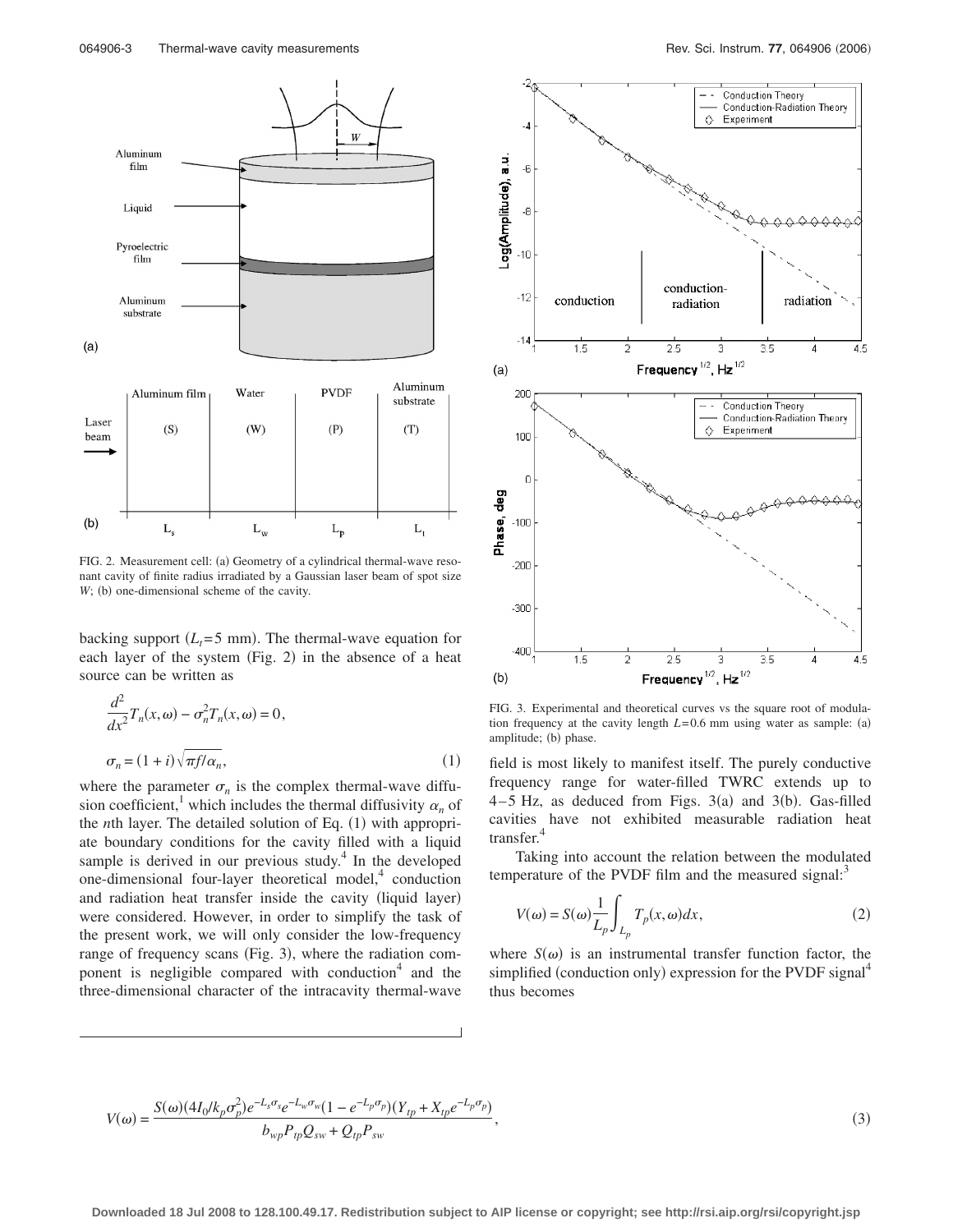

FIG. 4. Three-dimensional circular thermal-wave cavity wall impinged by a modulated Gaussian laser beam.

where  $I_0$  is the laser intensity,  $\sigma_j$  was determined in Eq. (1), and

$$
b_{ij} = \frac{k_i \sigma_i}{k_j \sigma_j},
$$
  
\n
$$
X_{ij} = (1 - b_{ij}) + (1 + b_{ij})e^{-2L_i \sigma_i},
$$
  
\n
$$
Y_{ij} = (1 + b_{ij}) + (1 - b_{ij})e^{-2L_i \sigma_i},
$$
  
\n
$$
P_{ij} = (Y_{ij} + X_{ij}e^{-2L_j \sigma_j}),
$$
  
\n
$$
Q_{ij} = (Y_{ij} - X_{ij}e^{-2L_j \sigma_j}).
$$
\n(4)

The instrumental factor  $S(\omega)$  can be experimentally normalized out<sup>4,13</sup> by taking the ratio of the cavity signal to the photopyroelectric signal produced by direct laser light incident on the PVDF sensor. The thermal diffusivity of liquids was obtained by fitting the theory to the ratio of the experi-



FIG. 5. Laser beam profile, *W*= 3.7 mm.



FIG. 6. 3D-temperature distribution in the aluminum film, with  $k_s$ = 28 W m<sup>-1</sup> K<sup>-1</sup>,  $\alpha_s$ = 8.7 × 10<sup>-5</sup> m<sup>2</sup> s<sup>-1</sup>,  $k_a$ = 2.62 × 10<sup>-2</sup>W m<sup>-1</sup> K<sup>-1</sup>,  $\alpha_a$ <br>= 2.18 × 10<sup>-5</sup> m<sup>2</sup> s<sup>-1</sup>,  $k_w$ = 0.603 W m<sup>-1</sup> K<sup>-1</sup>,  $\alpha_w$ = 1.43 × 10<sup>-7</sup> m<sup>2</sup> s<sup>-1</sup>,  $L_e$  $= 2.18 \times 10^{-5} \text{ m}^2 \text{ s}^{-1}$ ,  $k_w = 0.603 \text{ W m}^{-1} \text{ K}^{-1}$ ,  $\alpha_w = 1.43 \times 10^{-7} \text{ m}^2 \text{ s}^{-1}$ ,  $= 0.106$  mm,  $R = 7$  mm,  $W = 3.7$  mm,  $Bi = 0$ , and  $f = 3$  Hz: (a) amplitude, (b) phase.

mental data of the measured PVDF signals versus modulation frequency for these two configurations.

#### **IV. THREE-DIMENSIONAL MODEL**

To verify the limits of validity of the one-dimensional approach in the practical case of a Gaussian laser beam profile, the one-dimensional and surface-area averaged threedimensional temperature profiles were calculated and compared (conduction heat transfer only) with the experimental data. In order to simplify the solution of the threedimensional problem, the four-layer system was solved layer by layer. Figure 4 describes a periodically modulated laser beam incident on a circular aluminum film bounded by air and water layers.

The laser beam is incident on the front surface of the film comprising the upper cavity wall. The beam profile for the semiconductor diode laser applied in the study (the beam radius is 3.7 mm) and its Gaussian fit are shown in Fig. 5. The relatively poor fit of the actual beam profile into a

**Downloaded 18 Jul 2008 to 128.100.49.17. Redistribution subject to AIP license or copyright; see http://rsi.aip.org/rsi/copyright.jsp**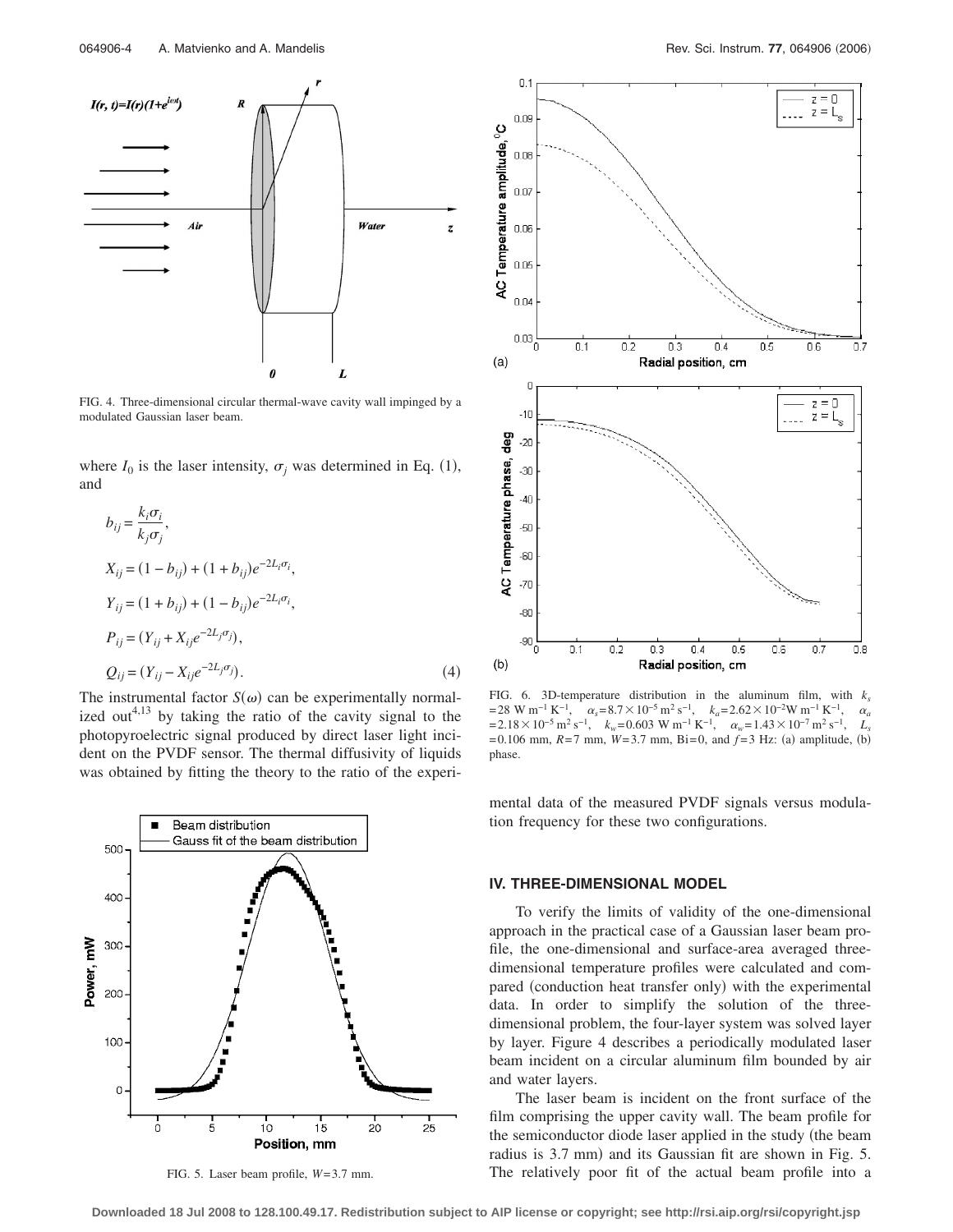Gaussian can be explained by the fact that semiconductor diode lasers usually do not exhibit ideal  $TEM_{00}$  Gaussian profiles.

The 3D thermal-wave distribution in an opaque sample is described by the thermal diffusion equation

$$
\frac{\partial^2 T}{\partial r^2} + \frac{1}{r} \frac{\partial T}{\partial r} + \frac{\partial^2 T}{\partial z^2} = \frac{1}{\alpha} \frac{\partial T}{\partial t} - \frac{1}{2k} I(r) [1 + \exp(i\omega t)],
$$
  
\n
$$
T = T(r, z; \omega),
$$
\n(5)

subject to the following boundary conditions:

$$
-k_s \frac{\partial T}{\partial z}(r,0,\omega) = \frac{1}{2}I(r)[1 + \exp(i\omega t)] - k_a \frac{\partial T}{\partial z}(r,0,\omega),
$$
  

$$
-k_s \frac{\partial T}{\partial z}(r,L,\omega) = -k_w \frac{\partial T}{\partial z}(r,L,\omega),
$$
  

$$
-k_s \frac{\partial T}{\partial r}(R,z,\omega) = hT(R,z,\omega),
$$
 (6)

where  $I(r) = I_0 \exp(-r^2/W^2)$ . Here,  $\alpha$  and *k* are the thermal diffusivity and the thermal conductivity, respectively, of the cylindrical sample. *h* is the heat transfer coefficient of the circumferential boundary of the cylindrical sample. The subscripts *a*, *s*, and *w* stand for air, aluminum film, and water, respectively. The solution can be conveniently obtained using a Green function approach. The 3D Green function equation for an isotropic material and source is  $[Ref. 1, Eq. (5.3)]$ 

$$
\frac{1}{r}\frac{\partial}{\partial r}\bigg[r\frac{\partial}{\partial r}G(r,z|r_0,z_0;\omega)\bigg]+\frac{\partial^2}{\partial z^2}G(r,z|r_0,z_0;\omega) \n-\sigma^2G(r,z|r_0,z_0;\omega)=-\frac{1}{2\pi\alpha r}\delta(r-r_0)\delta(z-z_0),
$$
\n(7)

where the time dependence  $(1/2)(1 + e^{i\omega t})$  is implied on both sides of the equation. The extension of the radial field is finite, so separation of variables gives

$$
G(r,z|r_0,z_0;\omega) = F(r)Z(z),
$$
  
\n
$$
\frac{\partial}{\partial r}\left(r\frac{\partial F}{\partial r}\right) + \lambda^2 rF = 0,
$$
  
\n
$$
\frac{\partial^2 Z}{\partial z^2} - \xi^2 Z = 0, \quad \xi^2 = \sigma^2 + \lambda^2.
$$
\n(8)

The general *r*-dependent solution bounded at *r*= 0 is

$$
F(r) = A J_0(\lambda r),\tag{9}
$$

where *A* and  $\lambda$  are constants to be determined and  $J_0$  is the Bessel function of the first kind of order zero. Homogeneous boundary conditions of the third kind applied to the *r*-dependent equation yield

$$
-k_s \frac{\partial}{\partial r} J_0(\lambda r)|_{r=R} = k_s \lambda J_1(\lambda R) = h J_0(\lambda R), \qquad (10)
$$

$$
\alpha_n J_1(\alpha_n) - \left(\frac{hR}{k_s}\right) J_0(\alpha_n) = 0, \quad \alpha_n = \lambda R. \tag{11}
$$

In this work, the roots  $\alpha_n$  were used as tabulated in the literature.<sup>14</sup>

Finally, Eq. (9) becomes

$$
F_n(r) = A_n J_0 \left( \alpha_n \frac{r}{R} \right). \tag{12}
$$

Now the Green function can be written in the following form:

$$
G_{<}(r,z|r_0;\omega) = \sum_{n=1}^{\infty} J_0\left(\alpha_n \frac{r}{R}\right) [a_n \exp(-\xi_n z) + b_n \exp(\xi_n z)], \quad 0 \le z \le z_0,
$$
\n
$$
G_{>}(r,z|r_0;\omega) = \sum_{n=1}^{\infty} J_0\left(\alpha_n \frac{r}{R}\right) [c_n \exp(-\xi_n z) + d_n \exp(\xi_n z)], \quad z_0 \le z \le L. \tag{13}
$$

The continuity of the Green function and discontinuity of the derivative at  $z=z_0$  ( $z_0$  is location of the thermal harmonic impulse) gives

$$
\frac{\partial}{\partial z} G_{>}(r, z | r_0; \omega)|_{z=z_0+\varepsilon} - \frac{\partial}{\partial z} G_{<}(r, z | r_0; \omega)|_{z=z_0-\varepsilon}
$$
\n
$$
= \frac{\partial (r - r_0)}{2\pi \alpha r},
$$
\n(14)

$$
G_{>}(r, z_0 + \varepsilon | r_0; \omega) = G_{<}(r, z_0 - \varepsilon | r_0; \omega).
$$
 (15)

Owing to the third-kind boundary conditions at  $r = R$ , the Dirac delta function must be expanded as  $[Ref. 1, Eq. (5.74)]$ 

$$
\frac{\delta(r - r_0)}{r} = \frac{2}{R^2} \sum_{n=1}^{\infty} \frac{J_0[\alpha_n(r/R)] J_0[\alpha_n(r_0/R)]}{J_0^2(\alpha_n) + J_1^2(\alpha_n)}.
$$
(16)

The boundary conditions at *z*=0, *L* are

$$
k_s \left. \frac{\partial G(r, z | r_0; \omega)}{\partial z} \right|_{z=0} = k_a \left. \frac{\partial G(r, z | r_0; \omega)}{\partial z} \right|_{z=0},
$$
  

$$
k_s \left. \frac{\partial G(r, z | r_0; \omega)}{\partial z} \right|_{z=L} = k_w \left. \frac{\partial G(r, z | r_0; \omega)}{\partial z} \right|_{z=L}.
$$
 (17)

#### Finally, the Green function becomes

leading to the following eigenvalue equation: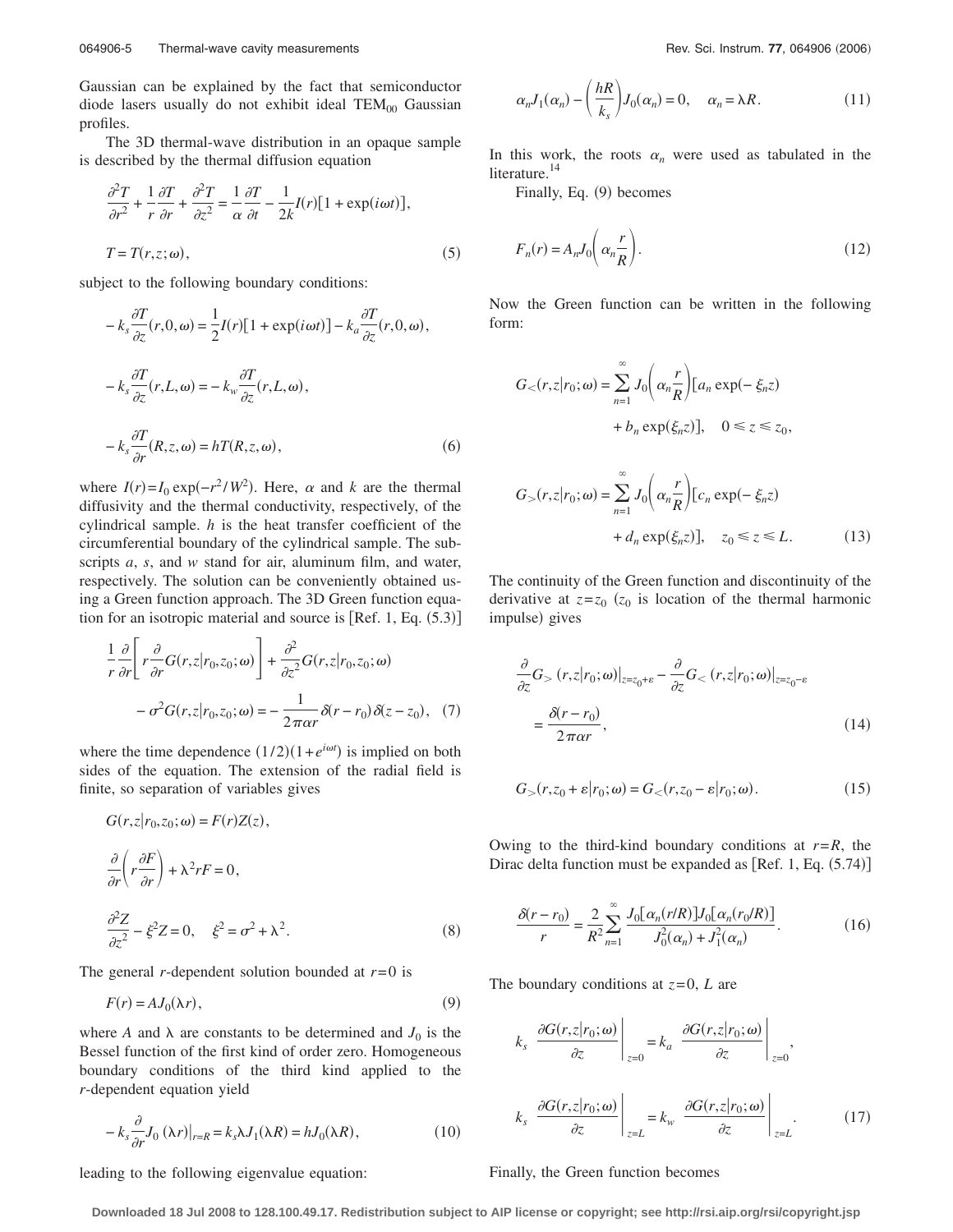$$
G(r,z|r_0;\omega) = \frac{1}{2\pi\alpha R^2} \sum_{n=1}^{\infty} \frac{J_0[\alpha_n(r/R)]J_0[\alpha_n(r_0/R)]}{\xi_n(J_0^2(\alpha_n) + J_1^2(\alpha_n))}
$$
  
 
$$
\times \begin{cases} \exp[-\xi_n(z-z_0)] + \gamma_{as}\gamma_{sw} \exp\{-\xi_n[2L - (z-z_0)]\} + \gamma_{as} \exp[-\xi_n(z+z_0)] + \gamma_{sw} \exp\{-\xi_n[2L - (z+z_0)]\}, & 0 \le z \le z_0 \\ \exp[-\xi_n(z_0-z)] + \gamma_{as}\gamma_{sw} \exp\{-\xi_n[2L - (z_0-z)]\} + \gamma_{as} \exp[-\xi_n(z+z_0)] + \gamma_{sw} \exp\{-\xi_n[2L - (z+z_0)]\}, & z_0 \le z \le L. \end{cases}
$$
(18)

The field equation in the presence of the planar Gaussian source is

$$
T(r,z;\omega) = \frac{2\pi\alpha}{k_s} \int_0^R r_0 dr_0 \int_0^L Q(r_0;\omega)G(r,z|r_0,z_0;\omega)dz_0,
$$
  

$$
Q(r_0;\omega) = \frac{1}{2}I_0 \exp\left(-\frac{r_0^2}{W^2}\right)[1 + \exp(i\omega t)].
$$
 (19)

Using the following definitions:

$$
\xi_n^2 = \frac{\alpha_n^2}{R^2} + i\frac{\omega}{\alpha}, \quad b_{ij} = \frac{k_i \xi_i}{k_j \xi_j}, \quad \gamma_{ij} = \frac{1 - b_{ij}}{1 + b_{ij}},
$$

$$
F_n(R, W) = \int_0^R \exp\left(-\frac{r_0^2}{W^2}\right) J_0\left(\alpha_n \frac{r_0}{R}\right) r_0 dr_0, \tag{20}
$$

the temperature field expression can be written as

$$
T_s(r,z;\omega) = \frac{I_0}{2k_s R^2} \sum_{n=1}^{\infty} \frac{J_0[\alpha_n(r/R)] F_n(R,W)(1+\gamma_{as}) \{\exp(-\xi_n z) + \gamma_{sw} \exp[-\xi_n(2L_s - z)]\}}{\xi_n [1 + (Bi/\alpha_n)^2] J_0^2(\alpha_n) [1 - \gamma_{as}\gamma_{sw} \exp(-2\xi_n L_s)]},
$$
(21)

where  $Bi = hR/k_s$  is the Biot number. The integral  $F_n$  in the numerator has an analytical solution, however, in this work it was calculated numerically.

An estimate of the heat transfer coefficient equivalent between the aluminum film and the silicone sealant surrounding the film on the circumferential surface was performed according to Ref. 1, Lemma 2.1. This lemma states that in order to transform third-kind boundary conditions to the equivalent second-kind (adiabatic) boundary conditions in thermal-wave fields, the heat transfer coefficient *h* should be replaced by the product  $k_j \sigma_j$ , where *j* is the spatial region surrounding the heated material. This lemma can be used to considerably reduce the complexity of the coupled-layer thermal-wave field through the elimination of thermal coupling loss and its replacement by an equivalent heat loss factor. Estimates show that for the thermal effusivity of silicone<sup>15</sup> equal to 1.4 W m<sup>-2</sup> K<sup>-1</sup> s<sup>1/2</sup>, the heat transfer coefficient equivalent, *h*, at 3 Hz equals 4.3 W m<sup>-2</sup> K<sup>-1</sup>, and the corresponding Biot number equals  $Bi = 0.001 \approx 0$ . The calculation of the thermal-wave profile at the air  $(z=0)$  and water  $(z=L_s)$  boundaries of the aluminum film as a function of radial position  $r$  [Eq.  $(21)$ ] for adiabatic boundary conditions at the circumference is presented in Fig. 6.

Due to the high conductivity and very small thickness of the aluminum film, the phase lag changes only slightly between  $z=0$ , where the laser beam impinges on the surface (air boundary), and  $z = L_s$  (fluid/gas boundary of the film), so laser beam generated radial thermal-wave profile can be considered as approximately the same at both surfaces of the aluminum film with a small reduction in the amplitude. This assumption is important in order to apply the theoretical approach to the fluid layer in contact with the aluminum film. The presence of a thin metallic cavity wall renders any intracavity fluid a "pseudo-opaque" layer, i.e., a layer that has fluid (here water) thermophysical properties but infinite (surface) absorption coefficient. In this case, all light is absorbed and heat is generated right at the surface of the aluminumwater interface. Hence, the mathematical description of the temperature distribution in the water layer can be the same as derived for the aluminum layer  $[Eq. (21)]$  with the only change being that the boundary conditions must include water-aluminum and water-PVDF interfaces, instead of aluminum-air and aluminum-water interfaces considered for the aluminum film of Fig. 4. The resulting thermal-wave field in the intracavity region becomes

$$
T_w(r,z;\omega) = \frac{I_0}{2k_wR^2} \sum_{n=1}^{\infty} \frac{J_0[\alpha_n(r/R)]F_n(R,W)(1+\gamma_{sw})\{\exp(-\xi_n z) + \gamma_{wp}\exp[-\xi_n(2L_w-z)]\}}{\xi_n[1+(Bi/\alpha_n)^2]J_0^2(\alpha_n)[1-\gamma_{sw}\gamma_{wp}\exp(-2\xi_nL_w)]},
$$
(22)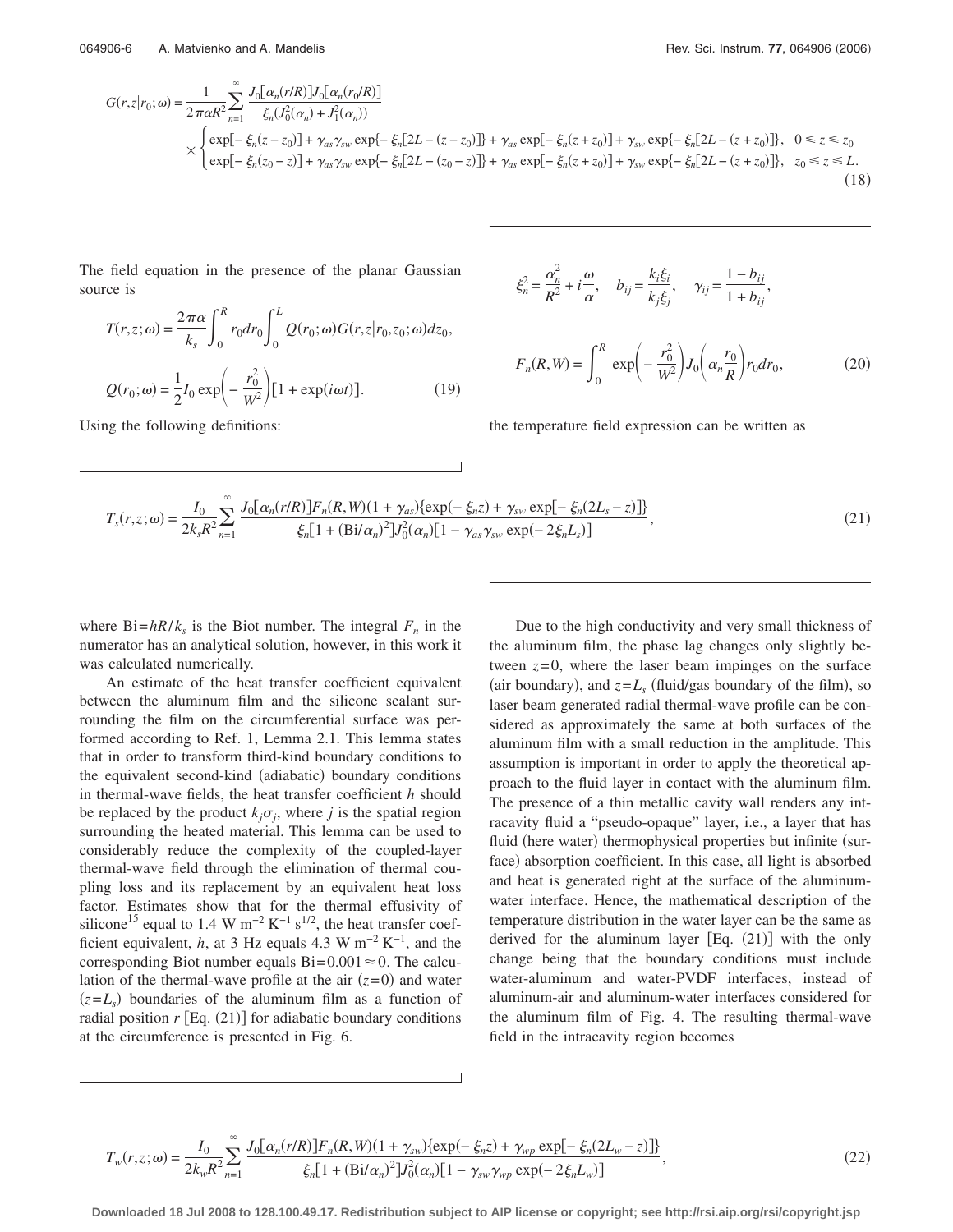

FIG. 7. Frequency dependence of the averaged signal calculated according to the 3D model [Eq.  $(24)$ ],  $W=3.7$  mm, and simplified 1D model [Eq.  $(26)$ ]: (a) amplitude, (b) phase.

where  $Bi = hR/k_w$ .

The estimate of the heat transfer coefficient equivalent in the sense of Lemma 2.1 (Ref. 1) between water and black rubber ring surrounding the thermal-wave cavity on the circumferential surface of the water layer shows that for thermal effusivity of black rubber<sup>16</sup> equal to 1.2  $10^{3}$  W m<sup>-2</sup> K<sup>-1</sup> s<sup>1/2</sup>, the Biot number equals Bi=33. Finally, the temperature profile at the water-PVDF interface,  $z=L_w$ , can be averaged over the surface as

$$
T_{\text{av}}(L_w, \omega) = \frac{2\pi \int_0^R T_w(r, L_w; \omega) r dr}{\pi R^2}.
$$
 (23)

Here  $R = 0.7$  cm is the radius of the cavity cell and  $T_w(r, L_w; \omega)$  is calculated from Eq. (22). Then, for thermally thick pyroelectric elements, the signal averaged over the PVDF film thickness can be obtained according to the exponential decay law:



FIG. 8. Zoomed-in frequency dependence of the averaged signal calculated according to the 3D model [Eq.  $(24)$ ],  $W=3.7$  mm, and simplified 1D model [Eq.  $(26)$ ] of Fig. 7 in the frequency range of  $1-4$  Hz: (a) amplitude, (b) phase.

$$
V_{3D} = \frac{1}{L_p} \int_0^{L_p} T_{\text{av}}(L_w, \omega) \exp(-\sigma_p z) dz,
$$
 (24)

where  $L_p$  is the thickness of the PVDF film. In this manner, the experimentally measured signal, which is actually the averaged output of the pyroelectric sensor (i.e., PVDF film), can be compared with the (3D) theoretical calculations.

## **V. 1D AND 3D MODEL COMPARISONS AND EXPERIMENT**

To compare the calculated  $3D$  profile  $[Eq. (24)]$  with the 1D four-layer model  $[Eq. (3)]$ , the 1D calculations were performed for simplified conditions similar to those used in the 3D formalism, namely,  $L_s = 0$ ,  $L_p \rightarrow \infty$ , and  $L_t = 0$  [Fig. 2(b)]. The  $1D$  equation  $(3)$  then reduces to

$$
V_{1D}(\omega) = \frac{S(\omega)(4I_0/k_p\sigma_p^2)e^{-L_w\sigma_w}Y_{tp}}{b_{wp}P_{tp}Q_{sw} + Q_{tp}P_{sw}},
$$
(25)

and, using Eq. (4), it further reduces to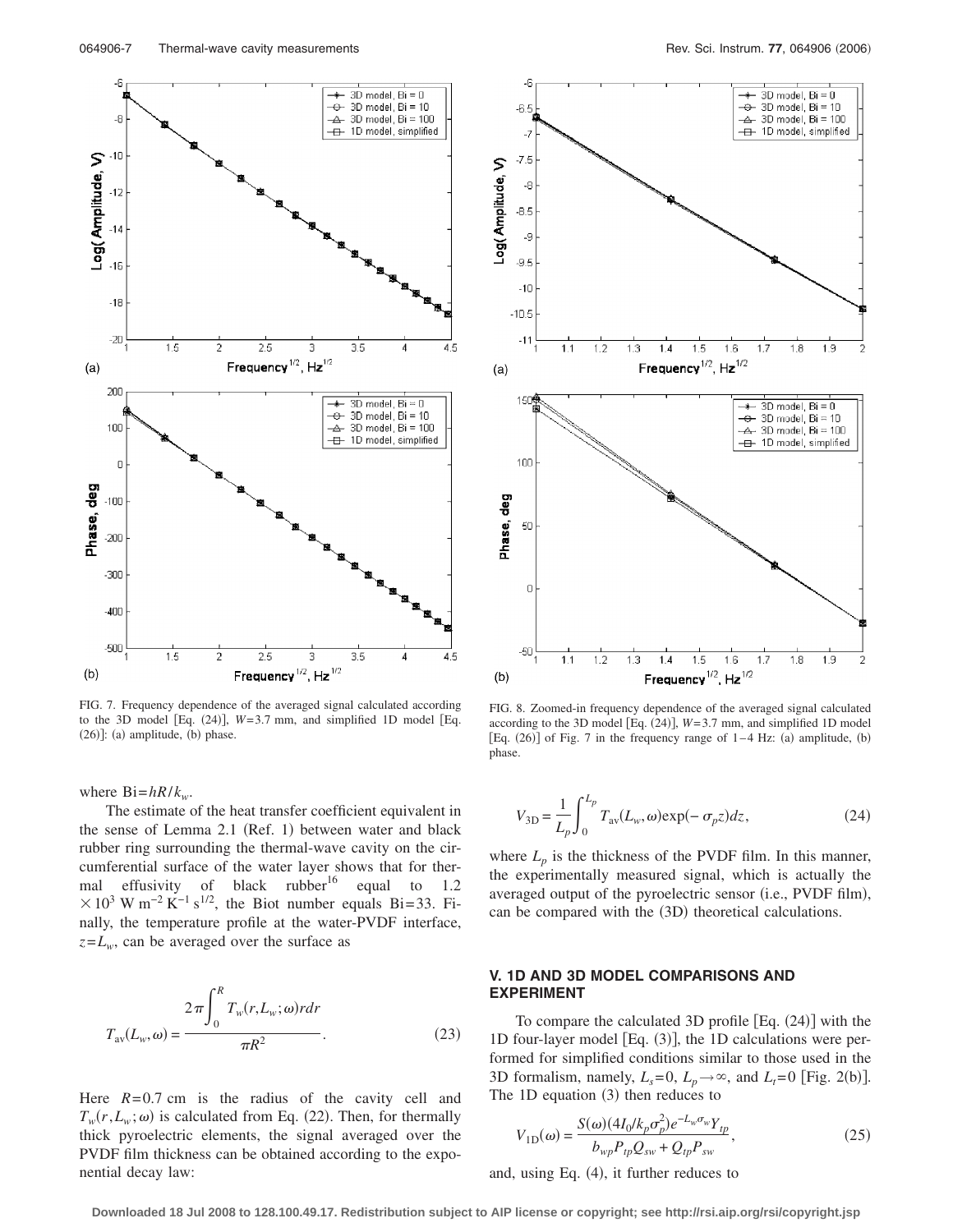

FIG. 9. Frequency dependence of the averaged signal calculated according to 3D model [Eq. (24)] and simplified 1D model [Eq. (26)] with various beam sizes and  $Bi=0$ : (a) amplitude; (b)

$$
V_{1D}(\omega) = \frac{S(\omega)(2I_0/k_p \sigma_p^2) e^{-L_w \sigma_w}}{(1 + b_{wp})(1 + \gamma_{wp} e^{-2L_w \sigma_w})}.
$$
 (26)

The instrumental transfer function  $S(\omega)$  was found using the experimental data and the 1D four-layer model [Eq. (3)].

The comparison revealed the influence of two main parameters which can cause the three dimensionality of the problem, namely, *W* and Bi. The results of simulations are presented in Figs. 7 and 8–9. Figures 7 and 8 show the frequency dependence of the three-dimensional profile Eq. (24)] at the water-PVDF interface averaged over the PVDF thickness for several Biot numbers and *W*= 3.7 mm. It is seen that three-dimensional effects should be taken into account for Biot numbers up to 100 when the frequency is less than  $2-3$  Hz. In our study, the frequency range involved in the fitting of thermal diffusivity values was usually  $2-12$  Hz. According to these calculations, the temperature field in this range is not affected by the circumferential heat transfer for Biot numbers less than 100. As was mentioned above, the Biot number for our experimental conditions is  $Bi = 33$ , so one can assume  $Bi = 0$  to further simplify the analysis. The influence of the beam size on the dimensionality of the prob-



FIG. 10. Comparison of the simplified 1D and 3D theoretical frequency dependencies to the experimental data: (a) amplitude, (b) phase.

lem is demonstrated in Fig. 9. This figure shows no phase dependence on the beam size for the conditions of the experiment throughout the scanned frequency range, while the amplitude obviously grows with intensity  $I_0$  held constant due to the increased laser beam size and the subsequent optical power delivery to the aluminum overlayer, in agreement with the exponential dependence of the function  $F_n$  on beam size  $W$  [Eq.  $(20)$ ]. However, this dependence does not influence the dimensionality of the field as witnessed by the constancy of amplitude slopes and phase values.

The signal amplitude and phase calculated according to the simplified 1D  $[Eq. (26)]$  and 3D  $[Eq. (24)]$  models are presented in Fig. 10 and compared with the experimental data for pure water. The results clearly justify the one dimensionality of the problem for the conditions of the study.

In conclusion, the one dimensionality of the TWRC field cannot be justified *a priori*. This study has shown that, in order to use one-dimensional TWRC theory for thermal property fits, one must ensure that the influence on the thermal-wave distribution of lateral (radial) heat transfer through the cavity boundaries is appropriately estimated, and